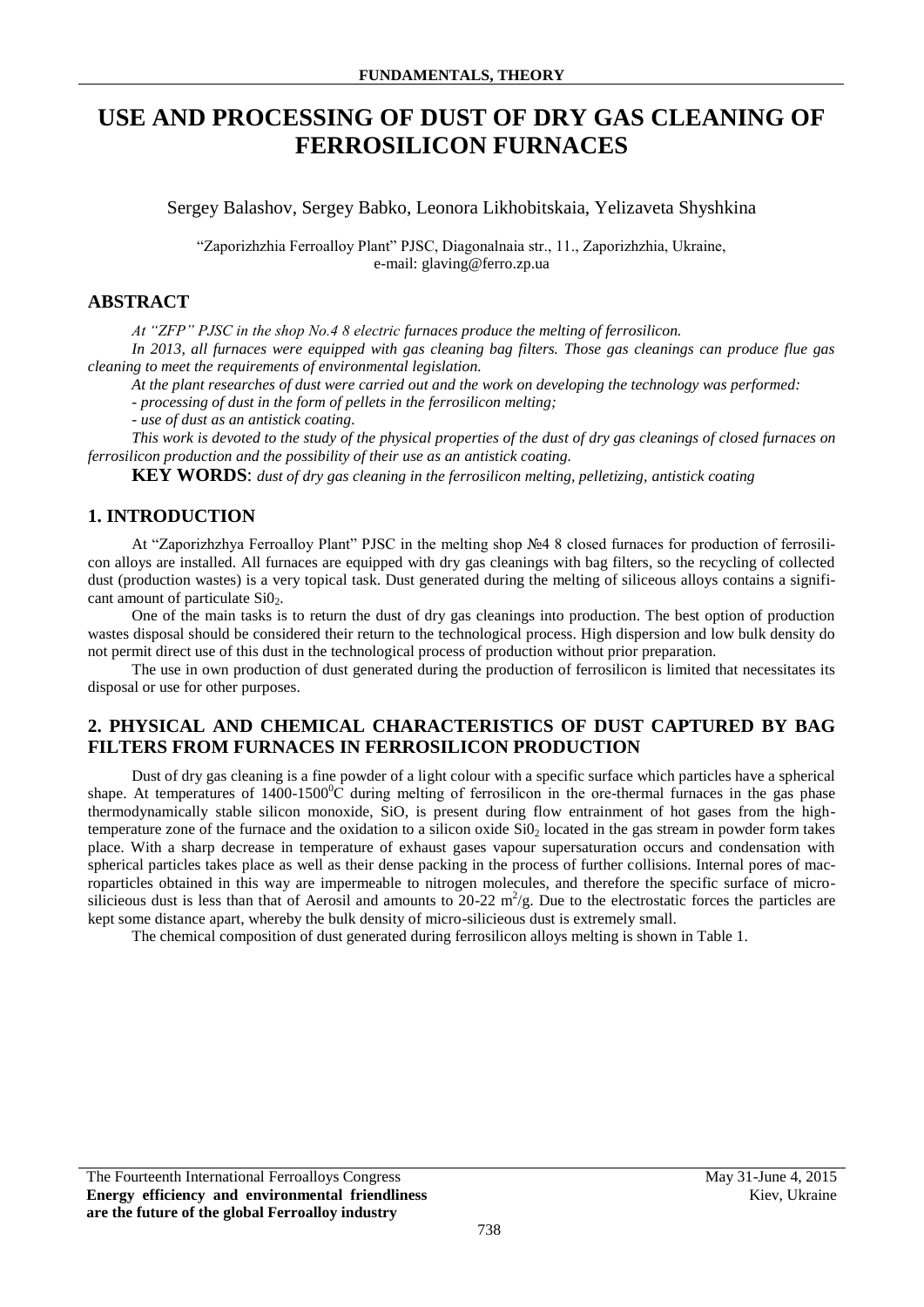| <b>Name</b>                                                                                  | <b>Index</b>                  |
|----------------------------------------------------------------------------------------------|-------------------------------|
| 1. The bulk density of ferrosilicon dust                                                     | $0.17 - 0.2$ t/m <sup>3</sup> |
| 2. The angle of dust repose, degrees:                                                        | not more than 20              |
| - at rest                                                                                    | $5 - 10$                      |
| - in movement                                                                                |                               |
| 3. Humidity of gas and dust flow from the ferrosilicon melting of charge materials, % by     | $18.5 - 18.6$                 |
| weight of the melted production                                                              |                               |
| 4. Chemical composition of gas and dust flow in the melting of ferrosilicon emitted into the |                               |
| atmosphere,% by weight of the melted production:                                             |                               |
| - carbon dioxide                                                                             | $194.8 - 199$                 |
| - volatiles                                                                                  | $8.3 - 8.5$                   |
| - carbon monoxide                                                                            | $2.67 - 2.73$                 |
| - sulfur dioxide                                                                             | $0.33 - 0.34$                 |
| - nitrogen dioxide                                                                           | $0.23 - 0.24$                 |
| 5. Fractional composition of dust in microns,%                                               |                               |
| $\lt 2$                                                                                      | 90.07                         |
| $2 - 2,36$                                                                                   | 1.01                          |
| 2,36-3,4                                                                                     | 0.86                          |
| $3,4-5,4$                                                                                    | 1.37                          |
| $5,4-8,3$                                                                                    | 1.41                          |
| $8,3-15,3$                                                                                   | 2.66                          |
| $15,3-20,0$                                                                                  | 1.0                           |
| 20,0-46,3                                                                                    | 1.06                          |
| 6. Physical properties of the dust:                                                          |                               |
| - abrasiveness                                                                               | low abrasive explo-           |
| - explosiveness                                                                              | sion-proof                    |
| 7. Chemical composition of the dust:                                                         |                               |
| - $SiO2$                                                                                     | 86.0-90.0                     |
| - $Na2O$                                                                                     | $0.6 - 0.8$                   |
| $-MgO$                                                                                       | $0.8 - 1.0$                   |
| - $Al_2O_3$                                                                                  | $0.6 - 0.8$                   |
| $-C$                                                                                         | $0.9 - 1.2$                   |
| - S                                                                                          | $0.2 - 0.3$                   |
| $-K2O$                                                                                       | $1.2 - 1.4$                   |
| - CaO                                                                                        | $0.4 - 0.9$                   |
| $-Fe2O3$                                                                                     | $0.4 - 0.7$                   |

**Table 1.** Physical and chemical characteristics of the parameters of dust-gas flow and dust captured by bag filters of furnaces in the production of ferrosilicon

The structure of cristobalite type dust is close to the amorphous, well agglomerated, poorly wetted by water. Content of  $SiO<sub>2</sub>$  in the dust up to 90% allows considering it as an amorphous silica fume. Micro silica fume dust is characterized by the following properties:

- high electrical resistance;

- high chemical resistance;

- low thermal conductivity.

Based on the physical and chemical properties of ferrosilicon dust the following areas of its processing are considered:

- return of dust to the technological process - production of pellets and return to technology;

- in construction;

- as an antistick coating in the metallurgical industry.

At "ZFP" PJSC all possible directions are developed. Thus, today the most studied question is that involving the dust in technology and the development of an antistick coating for technological facilities. Basic technologies were developed, the issue of implementation is considered.

## **3. USE OF FERROSILICON DUST AS A REFRACTORY COATING**

Traditionally, at "ZFP" PJSC" lime is used as an antistick coating of the molds of casting machines. The molds are treated before each casting, coating layer of mortar is 1 mm. After crushing, the screenings of fractionation are recy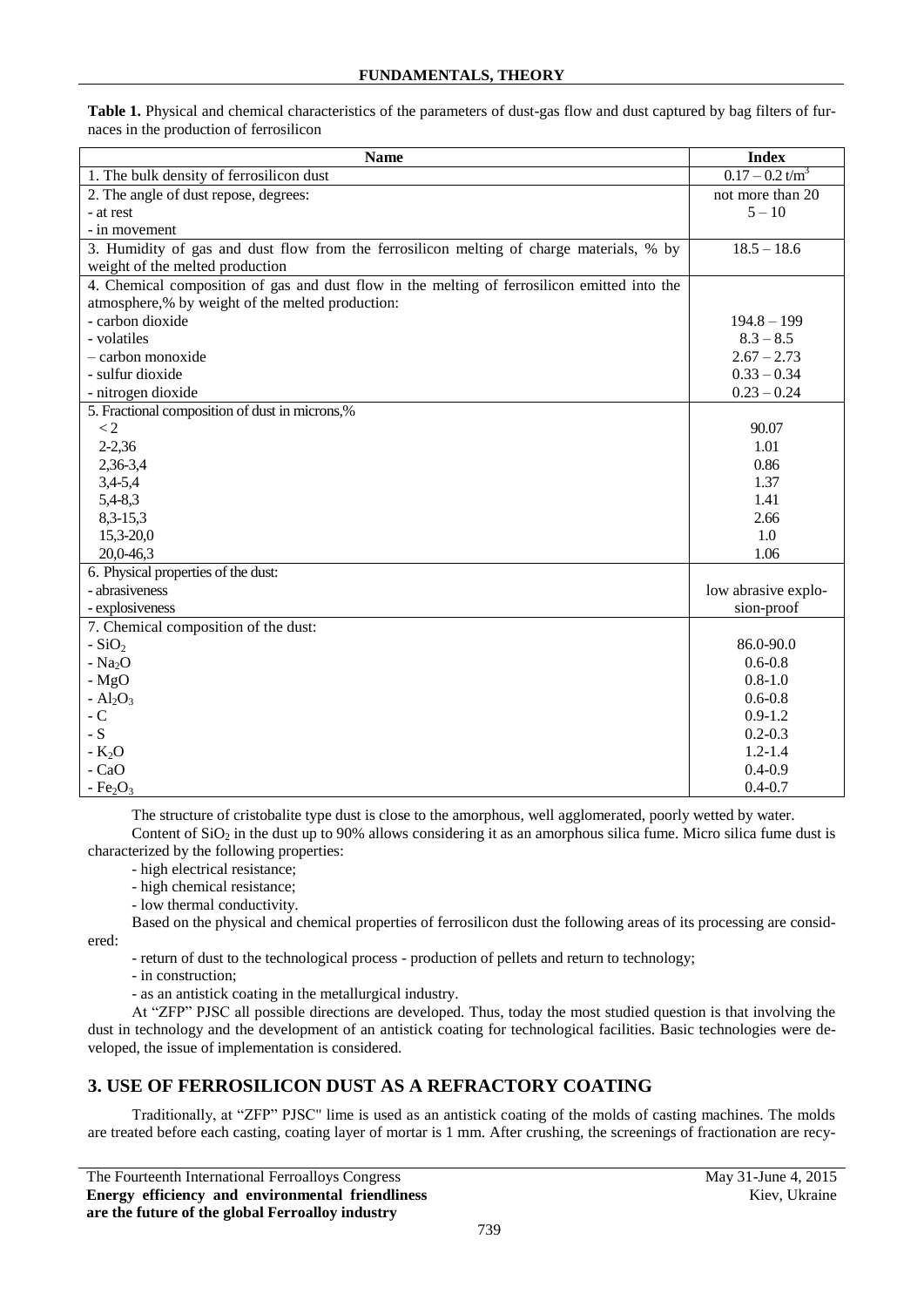cled – remelted on furnaces of direct current. An important issue in such processing of the screenings of ferrosilicon was a large segregation in diffuse metal.

For research, samples of ferrosilicon casted during fractionation screenings remelting and casted on the casting machine in the process of ore-thermal melting are taken. Samples were examined with an electron microscope (dust in the package with samples and thin sections made from the thickest part), as well as their phase analysis was performed on the X-ray diffractometer.

Electron microscopic studies have shown that the dust in the package with the sample casted in the process of fractionation screenings remelting except ferrosilicon contains significant amount of compounds based on calcium, potassium and aluminum. Dust in the package with the sample obtained in the casting machine consists of ferrosilicon (alloy of FeSi2 and Si phases) (Figure 1).



a) b)

Figure 1. Structure of the ferroalloys samples obtained by a) remelting of the fractionation screenings; b) orethermal melting

Studies of thin sections set different content of FeSi<sub>2</sub> and Si phases in the samples (Fig. 1, light - Fe Si<sub>2</sub>, dark phase - Si). According to the results of X-ray studies the phase composition of the samples was set which is shown in Table 2.

| Table 2. Results of X-ray phase analysis |  |  |  |  |
|------------------------------------------|--|--|--|--|
|------------------------------------------|--|--|--|--|

|                                                | $\sim$<br>$\%$<br>S <sub>1</sub> | $\sim$<br>Ē<br>$\%$<br>FeS <sub>12</sub> | SiO <sub>2</sub><br>$\%$ |
|------------------------------------------------|----------------------------------|------------------------------------------|--------------------------|
| Layered casting                                |                                  | $\sim$                                   |                          |
| machine<br><sub>on</sub><br>Casting<br>casting | - ^<br>ىدر                       | ⌒<br>ZU                                  | . L . J                  |

According to the analysis results, we can conclude that the ferrosilicon ingots obtained during remelting of the fractionation screenings have significant heterogeneity (differences between the results of X-ray and microscopic studies) due to introduction into the technological process of a significant amount of compounds impurities based on calcium.

The obtained result marked the relevance of search for a new technology of an antistick coating of the molds in the melting of ferrosilicon alloys. In the process of metal casting into molds, the place subject to the most considerable wearing is that of the metal stream falling. The main factors of wear is thermal and hydraulic shocks at the impact of the metal stream on the mold (temperature of the ferrosilicon at the time of casting is up to 1600°C). Given these factors, the refractory protective coatings for the molds must meet the following basic requirements:

- high opacity;
- high resistance to fracture and delamination under the influence of the metal stream and high temperatures;
- high fire resistance and heat resistance of the coating layer;
- low thermal conductivity of the coating layer;
- low thermal expansion of the coating layer.

Studies on the resistance of refractory coatings of the molds showed that the main materials used as a binder of the refractory coatings are as follows: a solution of sodium silicate, ethyl silicate, hydrolyzed ethyl silicate, monobasic aluminophosphate ligament, silica sol. The use of colloidal silica sol as the binder shows a dense, smooth refractory coating, keeps well on the surface. In addition, silica sol has the following advantages:

- the possibility of applying as a refractory coating on a heated surface up to 100-300ºC with smooth and dense layer;
- high refractory quality (about 1700 °C);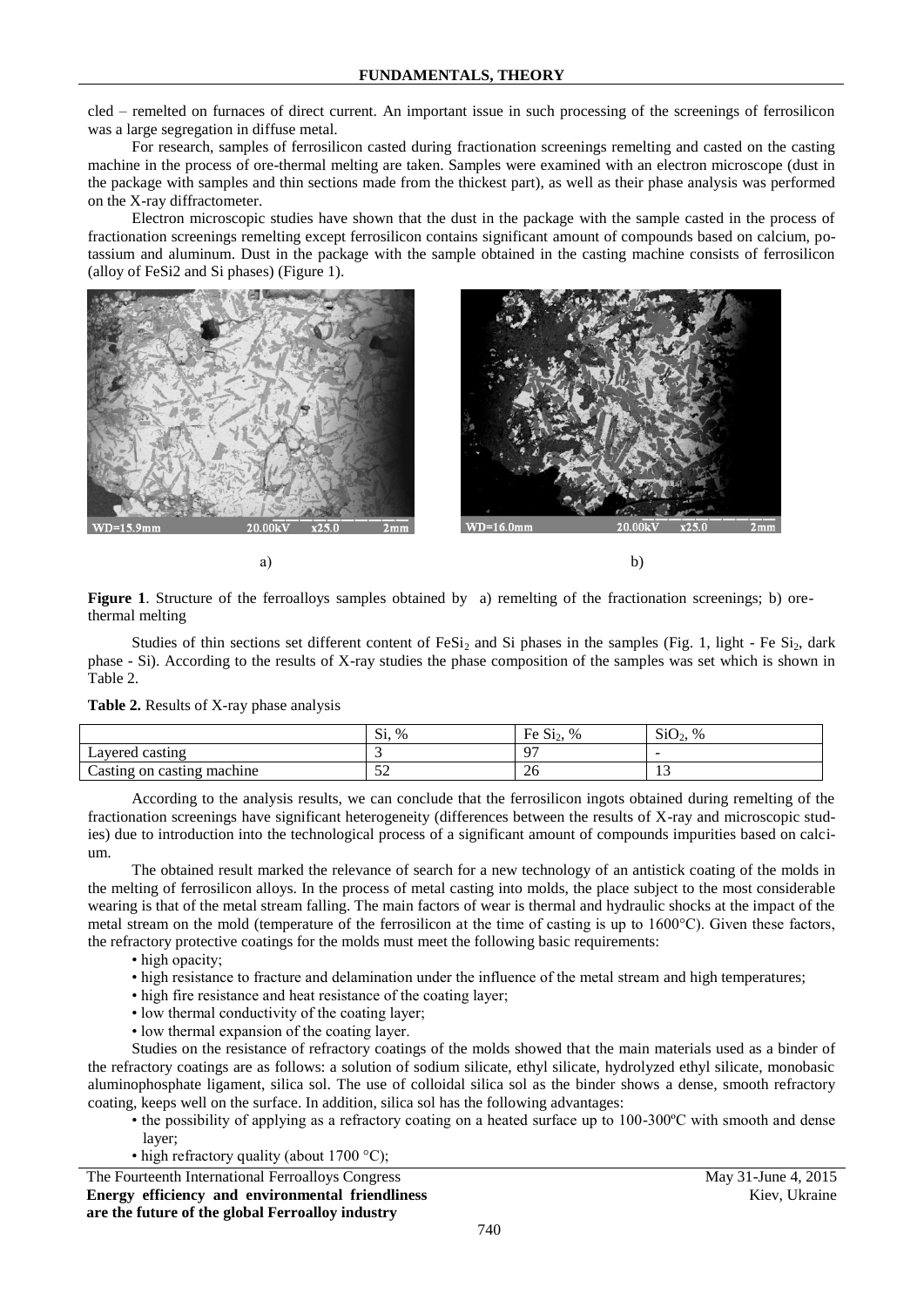#### • sufficiently long storage.

The best properties belong to the refractory coatings of the molds based on silica fume with a silica dioxide content of  $90 \div 95\%$ . With temperature increasing, the strength of refractory coating increases due to sintering of the plurality of dispersed particles having a maximum developed surface and the maximum level of free energy.

Dust of dry gas cleanings in the ferrosilicon production (silica fume) is difficult to transport and store directly on the site of metal casting for making an antistick coating. To get more easy-to-use material the method of preparing silica fume suspension is selected - mixing of silica fume with an equal amount of water and suspensionfication using mixing devices. For the provision of chemical and physical stability of the suspension pH value is provided in the range from 4.5 to 5.5.

Refractory coating based on silica fume is produced on the basis of dry gas cleaning dust in the production of ferrosilicon with mass content of  $SiO<sub>2</sub>$  from 89% to 92%. Colloidal aqueous solutions for the molds processing were prepared of this dust. Composition of the suspension included 25% of mass fraction of  $SiO_2$ , and 75% of mass fraction of  $H_2O$ .

Dispersed systems with particles sizes of up to several microns are sedimentation stable due to the fact that in such systems the Brownian motion of particles dominates the force of gravity. The resulting colloidal solution has a low degree of precipitation of finely divided amorphous silica fume - a component which has a grain size less than  $5.10^{-7}$  m formed a lyophobic colloid component of the suspension, and the particles having a grain size of  $10^{-7}$  -  $10^{-5}$ m are the activated microfiller. When the dust contains less than  $84\%$  of  $SiO<sub>2</sub>$  there is a decrease in the amount of lyophobic colloidal particles and particles of activated microfiller, that reduces the sedimentation stability and the strength characteristics of the suspension.

To increase the storage time and transportation durability of suspension applying of antistick coating high molecular component was introduced based on starch in an amount of 0,5% of mass fraction of silica. This additive allowed getting the knitting suspension with high sedimentation stability (Figure 2).



**Figure 2.** Treatment of molds of casting machine by antistick coating based on silicia fume (dust of dry gas cleaning).

The main technological parameters of antistick coating used are shown in Table 3.

**Table 3.** The main technological parameters of antistick coating used

| Composition of suspension:                                                    |      |
|-------------------------------------------------------------------------------|------|
| Dust of ferrosilicon production, kg                                           | 100  |
| Water, kg                                                                     | 100  |
| Suspension density, $g/cm3$                                                   | 1,23 |
| Temperature of the mold at the moment of the suspension applying, $\degree$ C | 270  |
| Layer thickness, mm                                                           |      |

Antistick coating based on ferrosilicon dust was used on troughs of ferrosilicon casting machine. Twenty consecutive set molds were selected after metal casting into molds on casting machine. The temperature of the molds before treatment was 270ºC. Suspension was applied to the surface of troughs with even layer by spray nozzle prior to each casting. The drying up of the mixture in the molds took 10-20 seconds. The rest of the molds were treated with lime according to the technological regime.

Metal casting was carried out uniformly to all of the troughs with the passage of the cooling system. After a metal shakeout the process of retreatment of the same troughs by antiburning-through composition based on ferrosilicon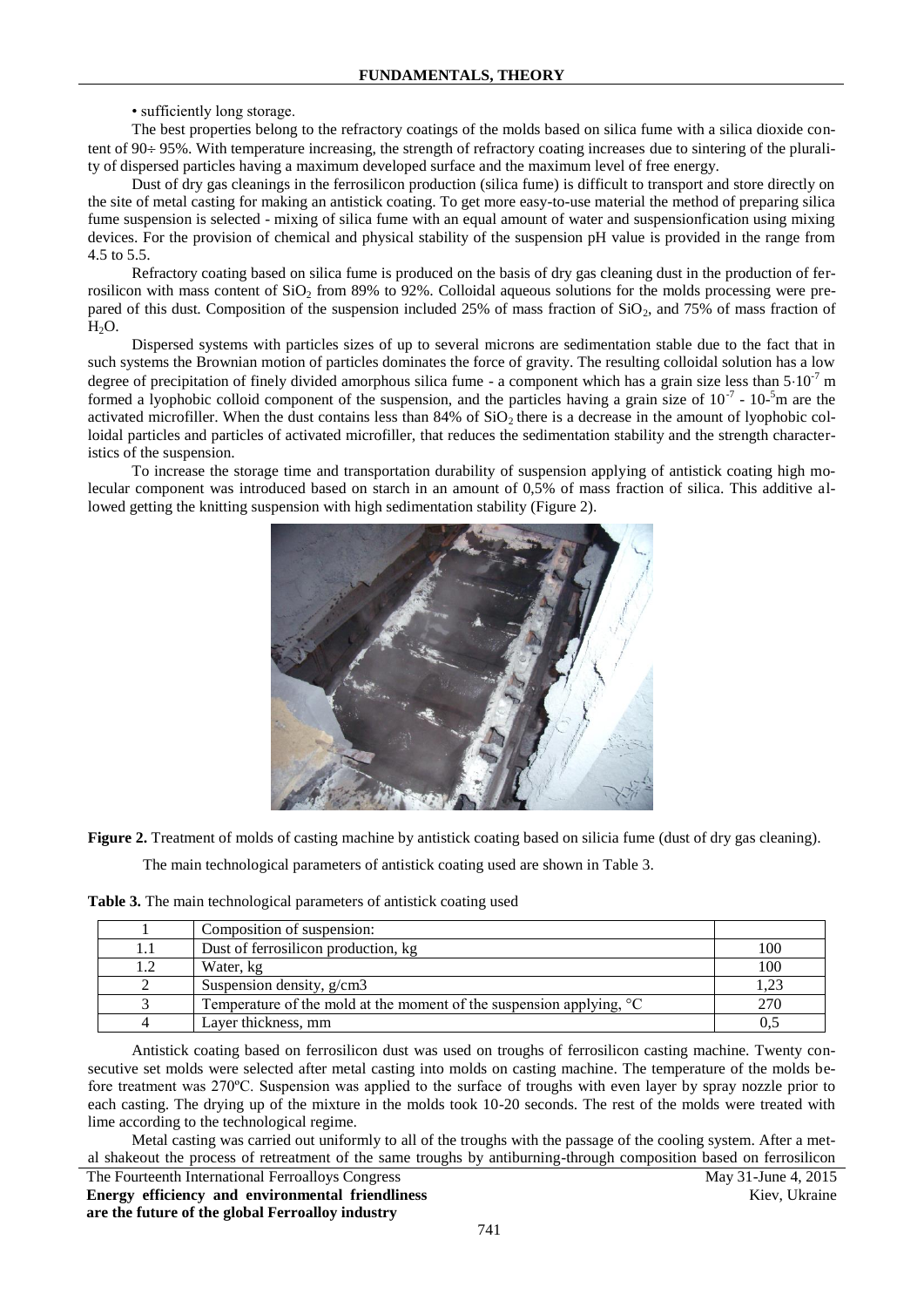dust took place and metal was casted in them. In the process of evaluating the effectiveness of applying antistick composition 15 consecutive metal castings were carried out. In all cases, the metal in the molds treated with a mixture of a coating based on ferrosilicon dust was not stuck.

The resistance of pilot antistick coating on the mold was estimated. Resistance totalled 2-3 castings, however, due to wearing in a place of metal stream falling the coating for subsequent castings was applied before each casting.

Application of this refractory coating on the inner surface of the molds eliminated the ingots welding. The reduction of wear of the molds bottom part in site of metal stream falling is further noted.

## **4. RETURN OF FS DUST INTO TECHNOLOGICAL PROCESS IN THE FORM OF PELLETS**

The use of dust of the dry gas cleaning in technological process before directly supplying to the furnace without special measures is impossible. The main reasons are the following:

• dusting and removal of fine fractions in the gas cleaning when loading into the furnace;

• reduction of permeability of the throat and as a consequence violation of the furnace operation.

At this, it is possible to use a Si-containing dust in the form of pellets for additional charging in the amount of 50 - 200 kg per 1000 kg of quartzite.

To meet the requirements of ferrosilicon alloys melting technology in closed furnaces requires such preparation of the starting material which provides its supply into the furnace without destroying with formation of dust and fines. The most suitable way to prepare dust of dry gas cleanings to reprocessing is pelletizing with a moisture content in the pellets up to 20%. The optimum size of the pellets to ensure normal operation of the furnace is 25-30 mm, with a density:

#### • wet 0.88 - 0.92 kg/m<sup>3</sup>;

• partially dried  $0.72 - 0.75$  kg/m<sup>3</sup>.

"ZFP" PJSC was the pilot producer of the pellets of Si-containing dust from the ferrosilicon melting. As the core of the pelletizing were used the screenings of coke and quartzite fractionation. Trial production of pellets was made on existing equipment of pelletizing area.

Pelletizing was performed by balling on a pan granulator. In the production process for the day, drying up in the air, the pellets gained mechanical strength. As the core pellets obtaining the screenings of charge materials such as coke and quartzite were used. Fractional composition of coke screenings is  $1 \div 10$ mm, quartzite screenings -  $0 \div 15$ mm.

The resulting pellets of the dust of dry gas cleaning in the ferrosilicon production with a core of coke screenings have a circular shape with a diameter of  $10 \div 25$  mm. Pellets with a core of quartzite screenings were obtained in two forms: round with a diameter of  $10 \div 25$  mm and of irregular shape following the shape of the core.

In the production of pellets in the mixer cap  $0.04m<sup>3</sup>$  of material for use as the core of pelletizing, dust of the dry gas cleaning was given 4 times more in volume ratio and water was fed. In the production, the additional binder was not used. The resulting wet pellets have sufficient mechanical strength and appearance is shown in Figure 3.



a) b)

**Figure 3:** The pellets of dust of dry gas cleaning in the production of ferrosilicon with the core of pelletizing a) coke screenings with fr.  $0 \div 10$  mm; b) quartzite screening with fr.  $0 \div 15$  mm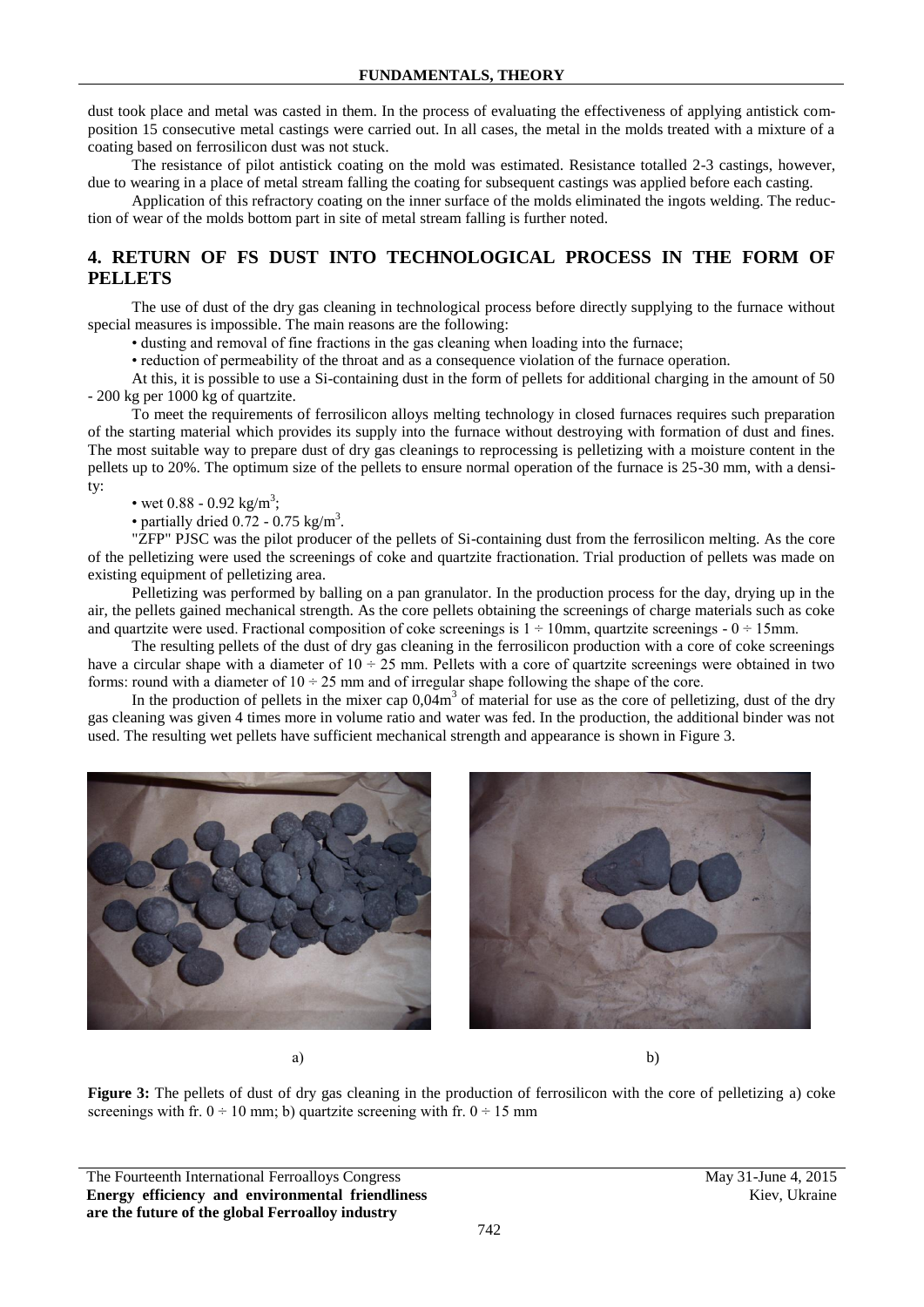Working time of pelletizer (at a given weight) until the pellets were obtained was 15 min. The next 20 min. the drying process in a pelletizer cap was carried out. Humidity of wet pellets with a quartzite core was 8.1%, with a coke core - 13.6%.

Drying of the pellets in a muffle furnace at 200  $^{\circ}$ C within 5 and 15 minutes has improved the strength characteristics. At the same time, indexes of moisture of the material after drying within 15 minutes showed the importance of appropriate moisture of source material given by the pelletizing core (Table 4).

#### **Table 4.** Humidity pellets

| <b>Material parameters</b>        | Humidity of pellets with the core of<br>pelletizing of coke with fr. $0 \div 10$<br>$mm\cdot\%$ | Humidity of pellets with the core of<br>pelletizing of quartzite with fr. $0 \div$<br>$15 \text{ mm}$ % |
|-----------------------------------|-------------------------------------------------------------------------------------------------|---------------------------------------------------------------------------------------------------------|
| Wet pellets                       | 13.6 %                                                                                          | 8.1 %                                                                                                   |
| Drying 5 min., $T=200 \degree C$  | 11.5 %                                                                                          | 6.1 \%                                                                                                  |
| Drying 15 min., $T=200 \degree C$ | $9.3\%$                                                                                         | 1.4 %                                                                                                   |

Pellets with a core of quartzite screenings are irregularly shaped and represented by bulk material of quartzite with fraction of  $10 \div 15$  mm, covered with  $2 \div 3$  mm layer of compacted dust (Figure 4). Durability of this coating decreased during drying, and local signs of coating exfoliation.



**Figure 4:** The pellets with the core of quartzite pelletizing, after drying

To determine the thermal stability three samples of pellets were selected and heat treatment in a muffle furnaces at three temperature regimes of 500 °C and 800 °C was performed. Wet and dried pellets were subject to heat treatment at a temperature of 200 °C for 5 and 15 minutes. Heat treatment is performed without smooth heating of material.

Destruction of pellets is observed at heating up to 800 °C. Pellets with core of coke fines in the total mass showed a higher resistance to high temperature exposure. Destruction of pellet with a quartzite core occurs when the size of the original quartzite exceeds 10 mm - cracking and delamination of  $2 \div 3$  mm of coating due to the difference in thermal expansion coefficient. Pellets with the quartzite core with fraction of 0-10 mm have sufficient thermal stability to ensure their submission to the reaction zone of the furnace. However, in the production of ferrosilicon the screenings of quartzite must first be cleared of clay constituents present in the fine fraction. This fact reduces the economic component when using this material in the process of ferrosilicon melting.

#### **5. CONCLUSION**

In this paper the physical properties of the dust of dry gas cleanings of closed furnaces on ferrosilicon production and the possibility of its use as an antistick coating were considered.

The researches of dust were carried at the plant out and the work on developing the technology is performed:

- processing of dust in the form of pellets in the melting of ferrosilicon;

- use of dust as an antiburning-through covering.

Estimated resistance of pilot antistick coating on the mold was 2-3 castings, however, due to wearing in a place of metal stream falling the applying of coating for subsequent castings was performed before each casting.

Application of the present refractory coating on the inner surface of the molds eliminated the ingots welding. The reduction of wear of the molds bottom part in site of metal stream falling is further noted that characterizes this antistick coating as an acceptable for production.